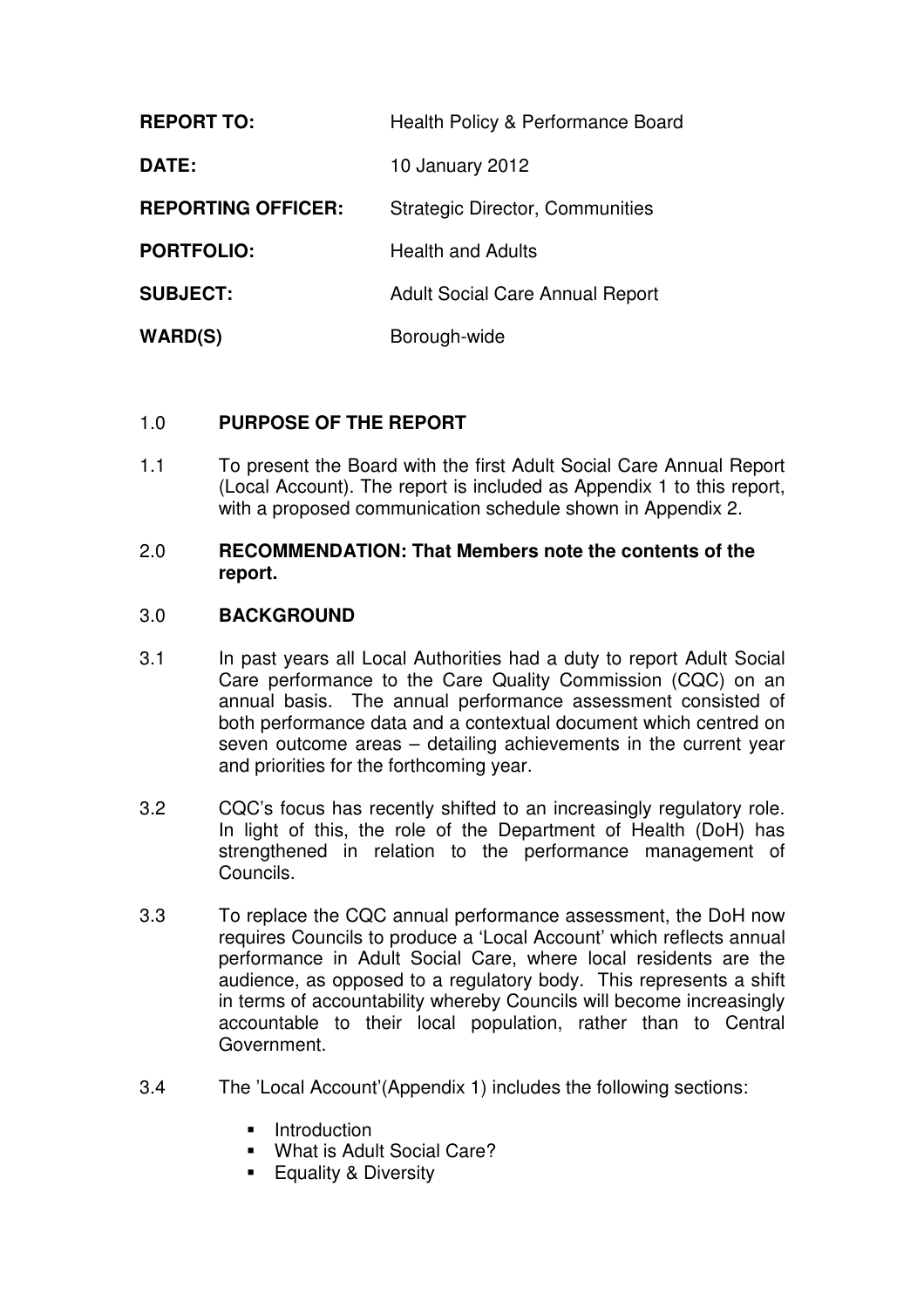- **Fair Access to Care Services ( FACS)**
- **Adult Social Care and Personalisation**
- **Safeguarding Adults**
- Examples of the type of Adult Social Services that Halton Borough Council Provide
- **Paying towards the cost of your care services**
- **Adult Social Care Expenditure**
- **Priorities for Adult Social Care over the next twelve months**
- **How does your local Councillor contribute to the Adult Social** Care Agenda?
- **Your Views are Important**
- Compliments & Complaints
- Contact Us
- **Feedback**

# 3.5 **Publishing and Communications**

Marketing and Communications Team have worked along side Policy and Performance Officers to make the report more accessible to the general public, as a statement of where the Council sees its services, welcoming the general publics' perspective.

It is proposed that the Local Account be published as a Webaccessible document on the Halton Borough Council website. A proposed communications schedule has been developed to publicise the Local Account. This is provided at Appendix 2.

## 3.6 **The Name for the Local Account**

In order to reduce the possibility for confusion, it was agreed that the 'Local Account' be named as the 'Adult Social Care Annual Report'. This follows discussions with other Local Authorities who have steered away from naming the document as a 'Local Account', in case the intended audience may not know what a 'Local Account' is. It is perceived that 'Adult Social Care Annual Report' may be more self-explanatory.

## 4.0 **POLICY IMPLICATIONS**

- 4.1 Local accounts were mentioned in the Department of Health's 'Transparency in Outcomes: a framework for adult social care' consultation paper (November 2010, section 4) in the context of localism and transparency and in the subsequent 2011/12 outcomes framework published in March 2011.
- 4.2 Responses from the Adult Social Care Sector to the Local Government Group consultation on 'Taking the Lead: Self Regulation and Improvement in Local Government' also included many positive responses to the wider use of self assessment as a tool for improvement and local accountability.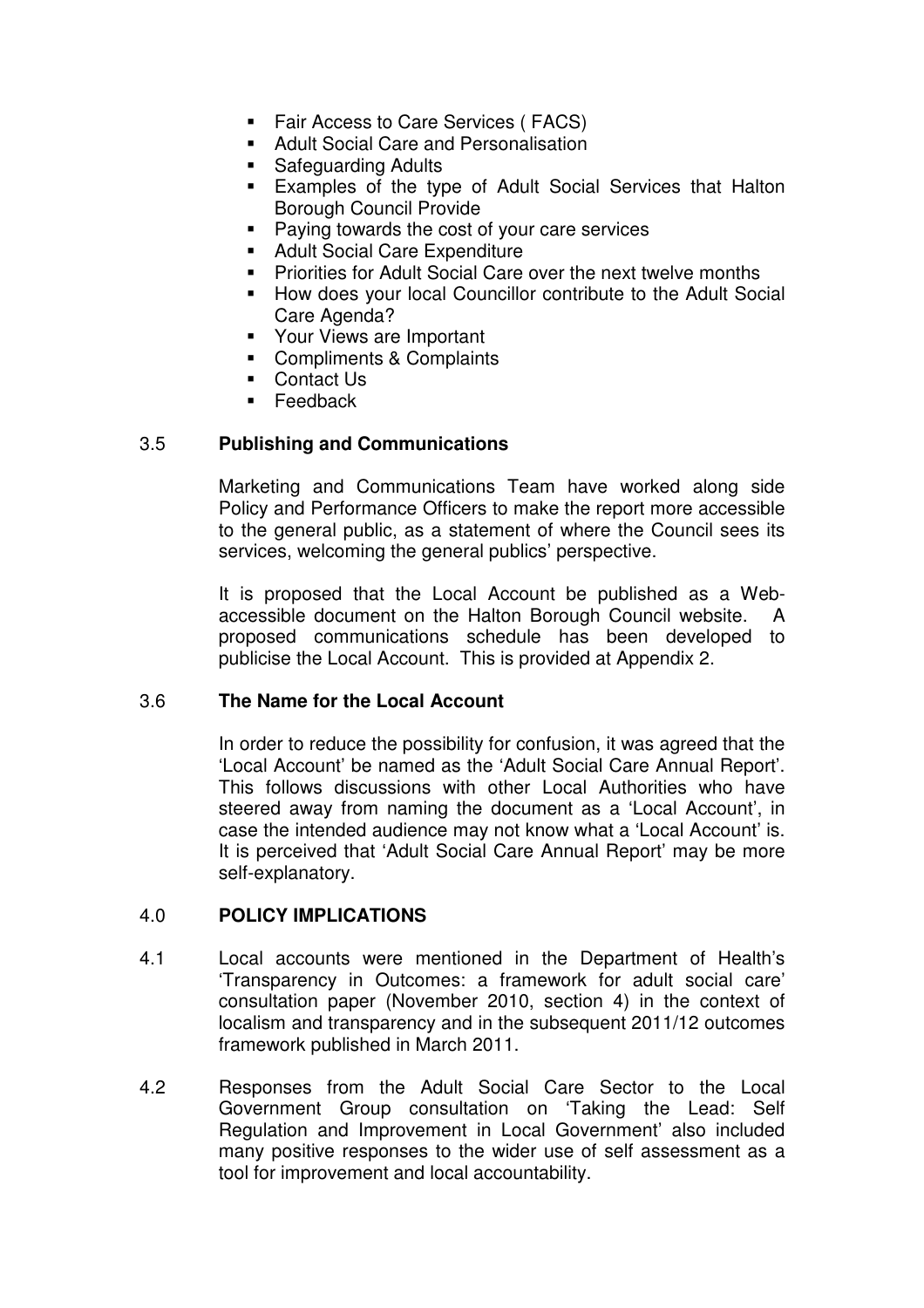# 5.0 **OTHER/FINANCIAL IMPLICATIONS**

5.1 It is proposed that costs will be minimised by publishing the Local account on the Council's website. Other North West Councils surveyed have adopted a similar approach.

## 6.0 **IMPLICATIONS FOR THE COUNCIL'S PRIORITIES**

## 6.1 **Children & Young People in Halton**

The Adult Social Care Annual report can be read alongside the Children's and Young Peoples Plan, demonstrating and describing performance in social care to local people.

# 6.2 **Employment, Learning & Skills in Halton**

Employment support activities to help people prepare for and find the right kind of employment are included on page 11 of Appendix 1.

# 6.3 **A Healthy Halton**

The Local Account is intended to generate awareness of Adult Social Care in the Borough. It is intended that promoting the work of Adult Social Care to the general population may offer residents an opportunity to access the necessary support available to improve their health and wellbeing.

## 6.4 **A Safer Halton**

The report also raises awareness that Safeguarding is everybody's business with communities playing a part in preventing, detecting and reporting neglect and abuse (pages 5 & 6 of Appendix 1).

## 6.5 **Environment & Regeneration in Halton**

Services provided by the Council in respect of Housing and Homelessness are included on page 7 of the Appendix 1.

## 7.0 **RISK ANALYSIS**

7.1 Failure to produce a Local Account for Halton may be perceived negatively by the Department of Health in terms of sharing learning and best practice. However, Councils are no longer mandated by Government and are able to exercise local discretion regarding how and when the Local Account is published.

# 8.0 **EQUALITY AND DIVERSITY ISSUES**

8.1 The Local Account will meet Council requirements in association